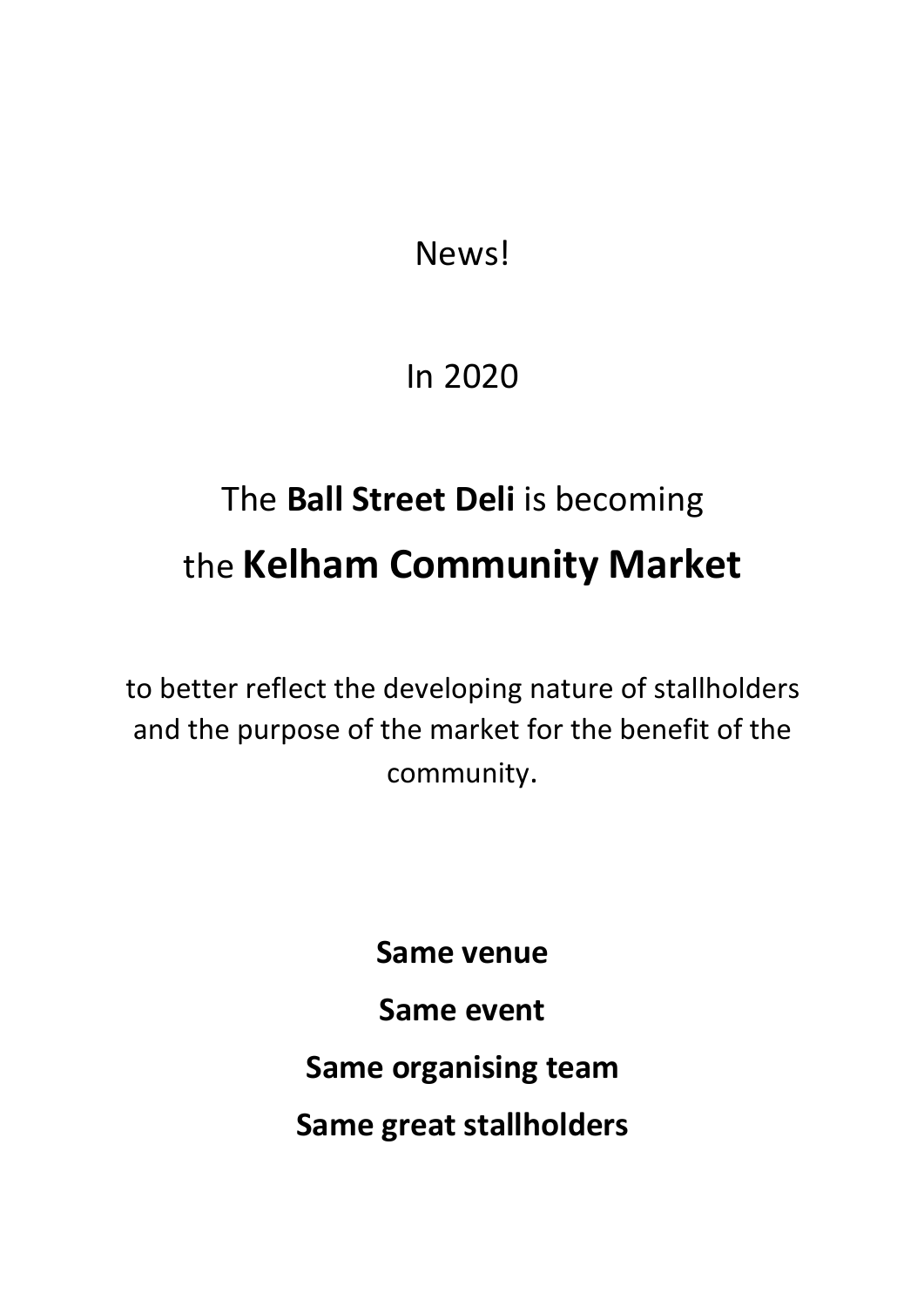

# **2020**

#### **Kelham Community Market – Stallholder Application Form**

#### Application form for **2020 Kelham Community Market** dates - **12noon-4pm**

#### on **Ball Street, Kelham Island, S3 8BD**

Kelham Community Market has been created by the Kelham Island & Neepsend Community Alliance (KINCA) as a community food and produce market. The event was established with the aim is to grow interest in Kelham Island and grow the community by providing a unique market for the best of Sheffield's produce and our fantastic local community of foodies and makers. Following the success of 2019's markets, we are excited for 2020 and hope you will join us!

Ball St Deli dates for 2020 have been set:

- **Sunday March 22<sup>nd</sup>**<br>● Sunday July 5<sup>th</sup>
- 
- **Sunday July 5<sup>th</sup>**<br>● Sunday Sentem ● Sunday September 13<sup>th</sup><br>● Sunday December 6<sup>th</sup>
- **Sunday December 6th**

To apply for a stall at the Kelham Community Market please complete this form in full with as much information as possible, and return to our dedicated Kelham Community Market email address at kelhamcommunitymarket@gmail.com (either edit online or print-off, scan or photo, and email back)

If your application is successful, you will be notified via email so you can make payment.

All stalls are **£45.00** per pitch on a **3m x 3m** site. Please note that your spot is not confirmed until payment is received – see below for payment details.

If you book and pay in advance for all 4 dates, we are happy to offer a **reduced rate of £150** for all 4 dates.

#### **2020 Dates - Booking**

I wish to reserve a stall at the following Ball Street Deli date(s) – *tick as applicable:*

 **Sunday March 22nd** Sunday July 5<sup>th</sup> **Sunday September 13th Sunday December 6th**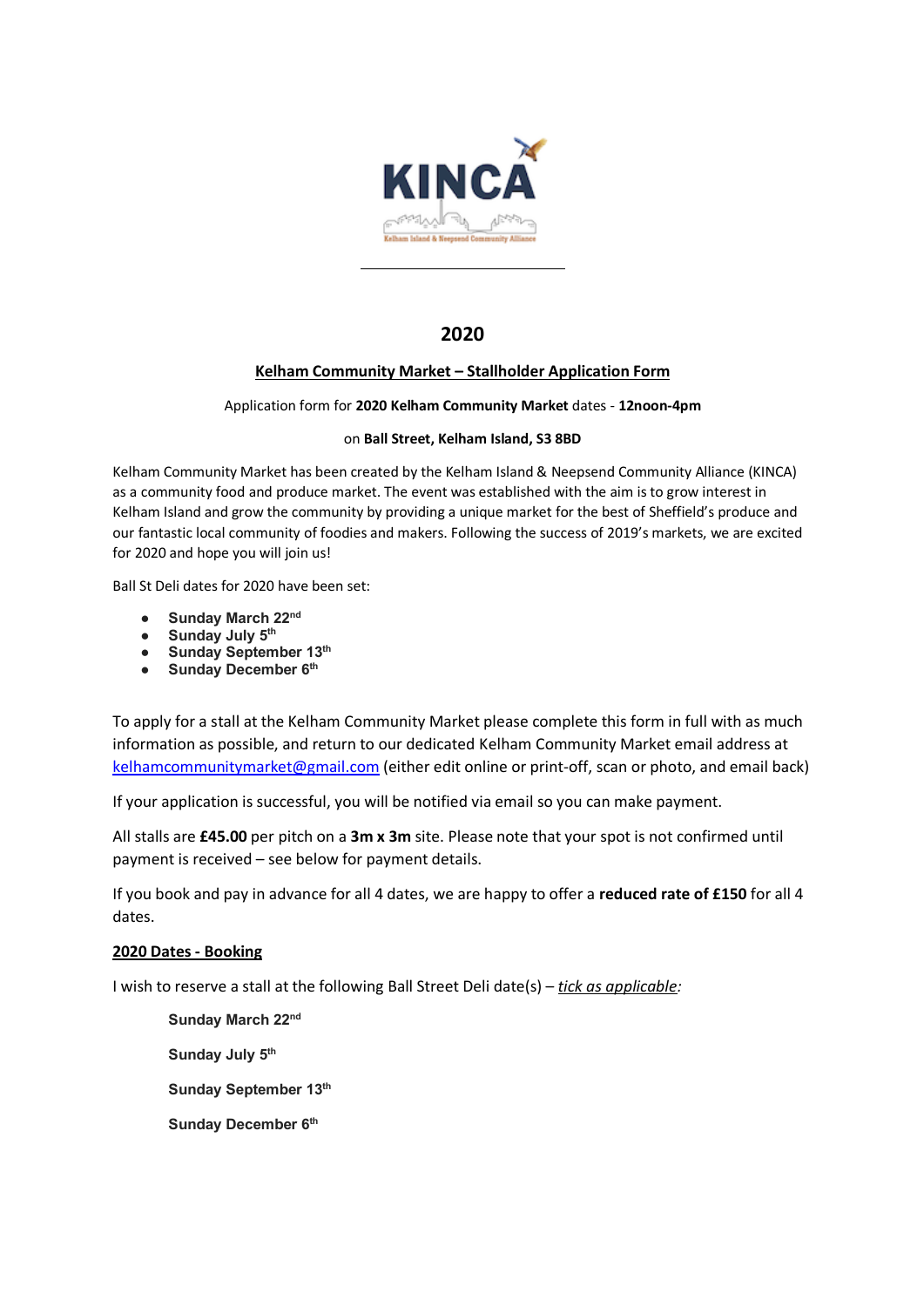#### My details are: *Please note all your information provided below is confidential and for committee use only*

| <b>Contact Name:</b>         |            |
|------------------------------|------------|
| Name of Stall - Business     |            |
| Name:                        |            |
| Name on BACS transfer        |            |
| (if different from above):   |            |
| Contact telephone            |            |
| number:                      |            |
| Email address:               |            |
| <b>Address and Postcode:</b> |            |
| Social media handles (if     | Facebook:  |
| applicable):                 | Instagram: |
|                              | Other:     |

## **Please provide a full description of the product you are proposing to sell including any photos and any special attributes regarding your product:**

#### **Payment Details**

Payment to secure your pitch can be made in two ways:

● **BACS** to 'Kelham Island Community Alliance', Yorkshire Bank, Sort code: 05-08-03, Account number: 2162 7671. *Please include your business name reference or a reference that clearly identifies you.*

*For any queries re: payment please email* kelhamcommunitymarket@gmail.com *for the attention of Amy, KINCA's Treasurer.*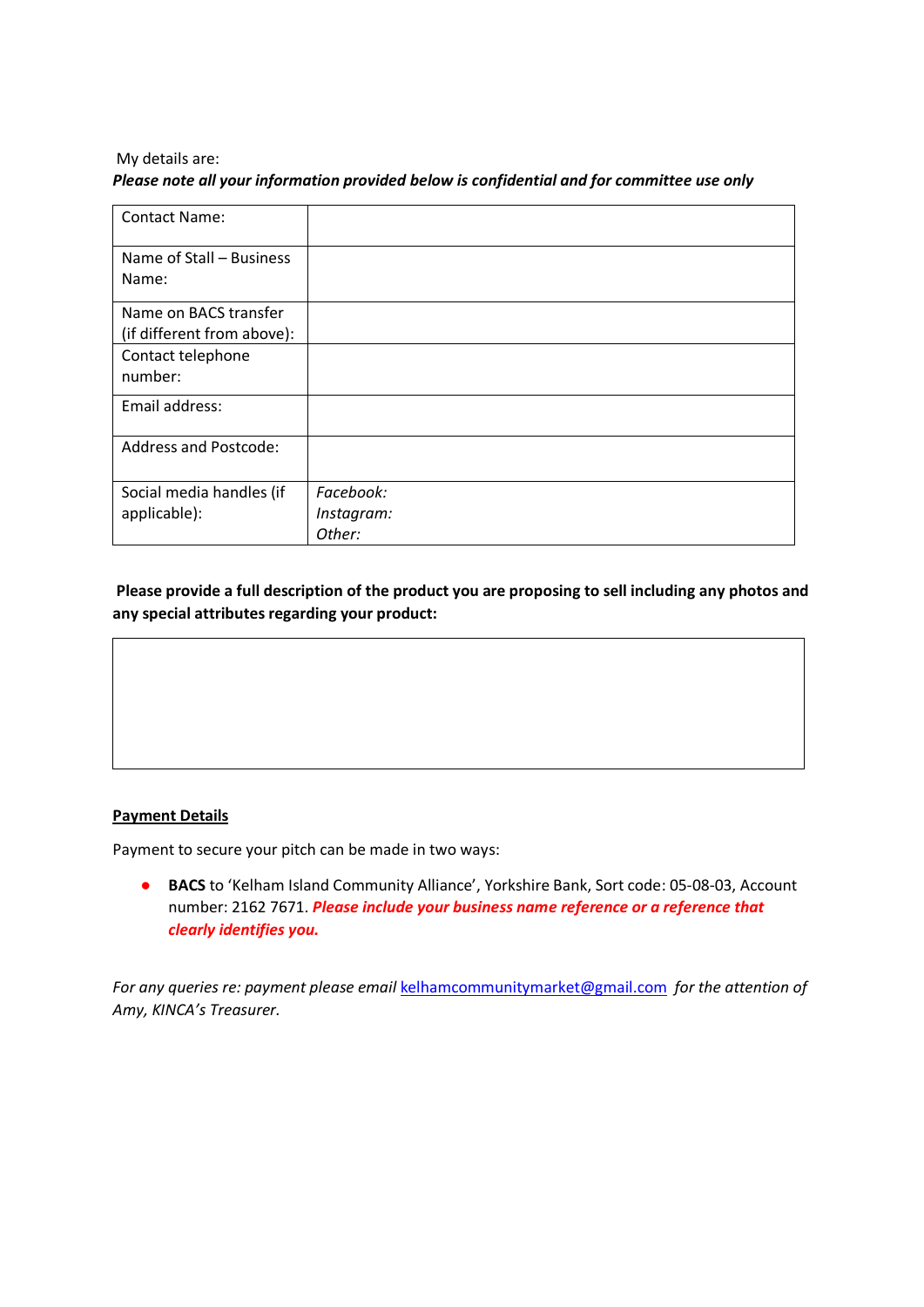## **Food and Drink Stall applications only**

#### Please provide the following along with the above form:

- 1) Any special requirements for your stall **Please note: Electricity / gas supply is not provided – you must supply your own**
- 2) Name of registered local authority
- 3) What is your food hygiene rating?
- 4) Copy of public liability insurance documents
- 5) If using gas gas certification is required.

#### **Kelham Community Market Ethos and Rules**

#### **Trading Hours**

- **Trade runs from 12 noon until 4.00pm – Stall holder vehicle access is to be between 9am to 11am and from 5pm onwards. There is to be no vehicle movement between trading hours – the bridge is pedestrian only for the duration of the event.**
- **We expect all Traders to keep the stall running for the full duration of trading hours.**

#### **Set Up and End of Day**

- **Only space is provided: There are no tables or gazebos provided, you must bring your own stall set (incl. weights) and make sure its weatherproof (it is sunny Sheffield of course).**
- **Please note that electricity or gas supply hook-ups cannot be provided by the organisers – you must supply your own; we are happy to help with any queries.**
- **All litter from stalls are expected to be put into the bins provided by the organisers.**
- **Please support our local environment - use of all eco-friendly products is strongly encouraged wherever possible. We ask that no plastic bags are to be used, paper bags can be used as an alternative. Keep your litter out of the river!**

#### **Health and Safety**

- **Stall holders handling food are required by law to have undertaken food hygiene training and operate in accordance with current UK legislation.**
- **All stall holders using bottled gas or any other inflammable substance need to have appropriate safety equipment including fire extinguishers (powder for gas), fire blanket and heat resistant gloves and provide a fire risk assessment.**
- **Any generators must be diesel only – Petrol generators are strictly forbidden.**